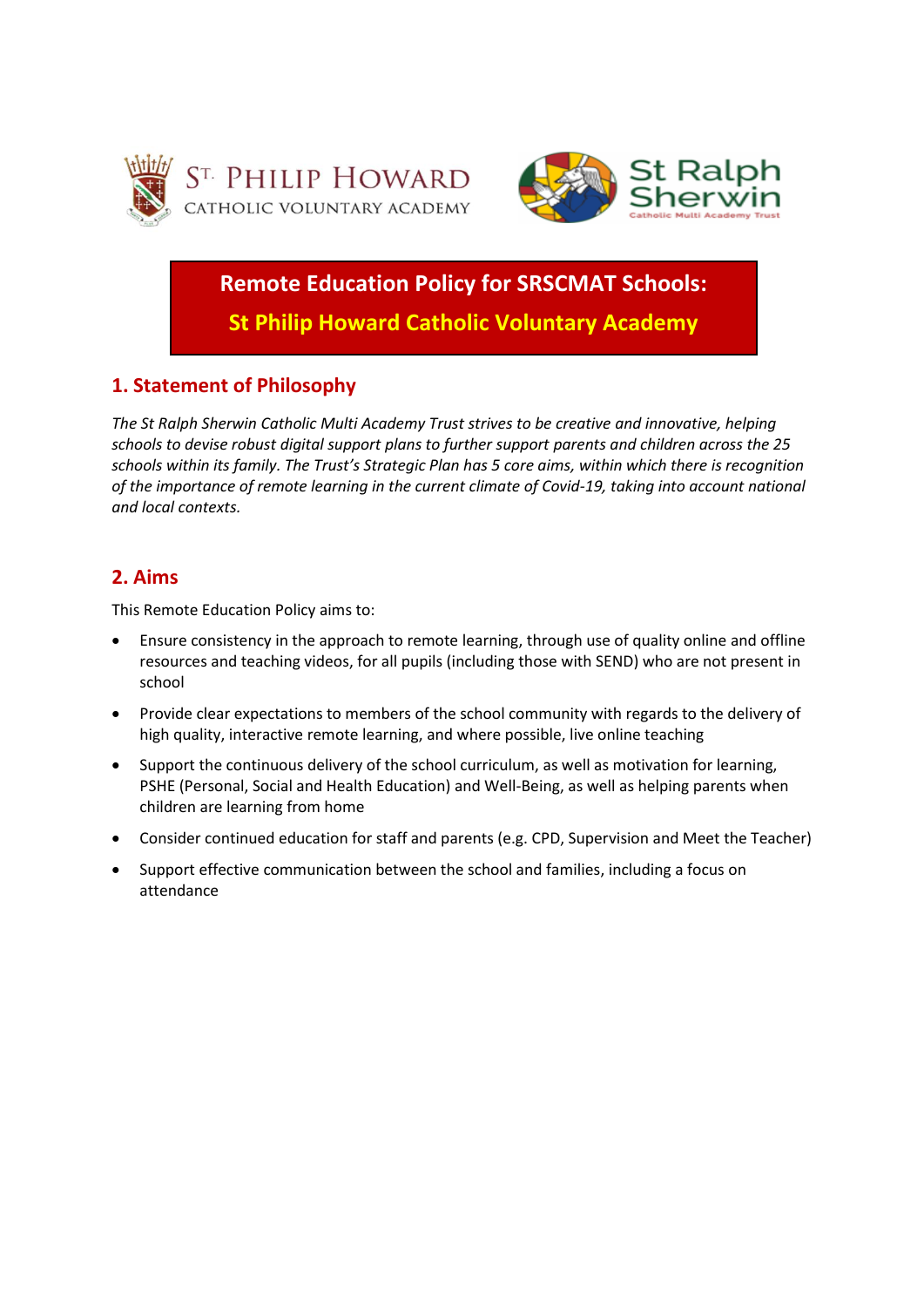



# **3 This policy is applicable when:**

- A child is absent because s/he is awaiting test results and the household is required to self-isolate, where the rest of the school bubble is attending school and being taught as normal.
- A child's whole bubble is not permitted to attend school because s/he, or another member of the bubble, has tested positive for Covid-19.
- Partial closure of school due to restrictions/ lockdown measures.
- An emergency, for example, significant damage to the school building causes the closure of the school building.

# **4. Content and Tools to Deliver This Remote Education Plan**

Resources to deliver this Remote Education Plan include:

- Use of MLTV for Live Lessons
- Use of the VLE for setting and marking work
- Use of My Maths and Century for Core learning and revision
- BBC Bitesize and Oak Academy
- Printed learning packs
- Phone Calls to Parents

The detailed remote learning planning and resources to deliver this policy can be found as below:

- Structure for remote learning and tiered approach (School website: Academic Life, Curriculum, Teaching and Learning, Remote Learning Plan).
- Curriculum Plans (School website: Academic Life, Curriculum, Remote Learning, Curriculum outline).
- Safeguarding, Teacher and Student Codes of Conduct (School website: School Information, Safeguarding at SPH, Safeguarding Policy, Online Learning Policy, Codes of Conduct).
- End User Agreements for Century, VLE, MLTV stored on Staff Shared Area.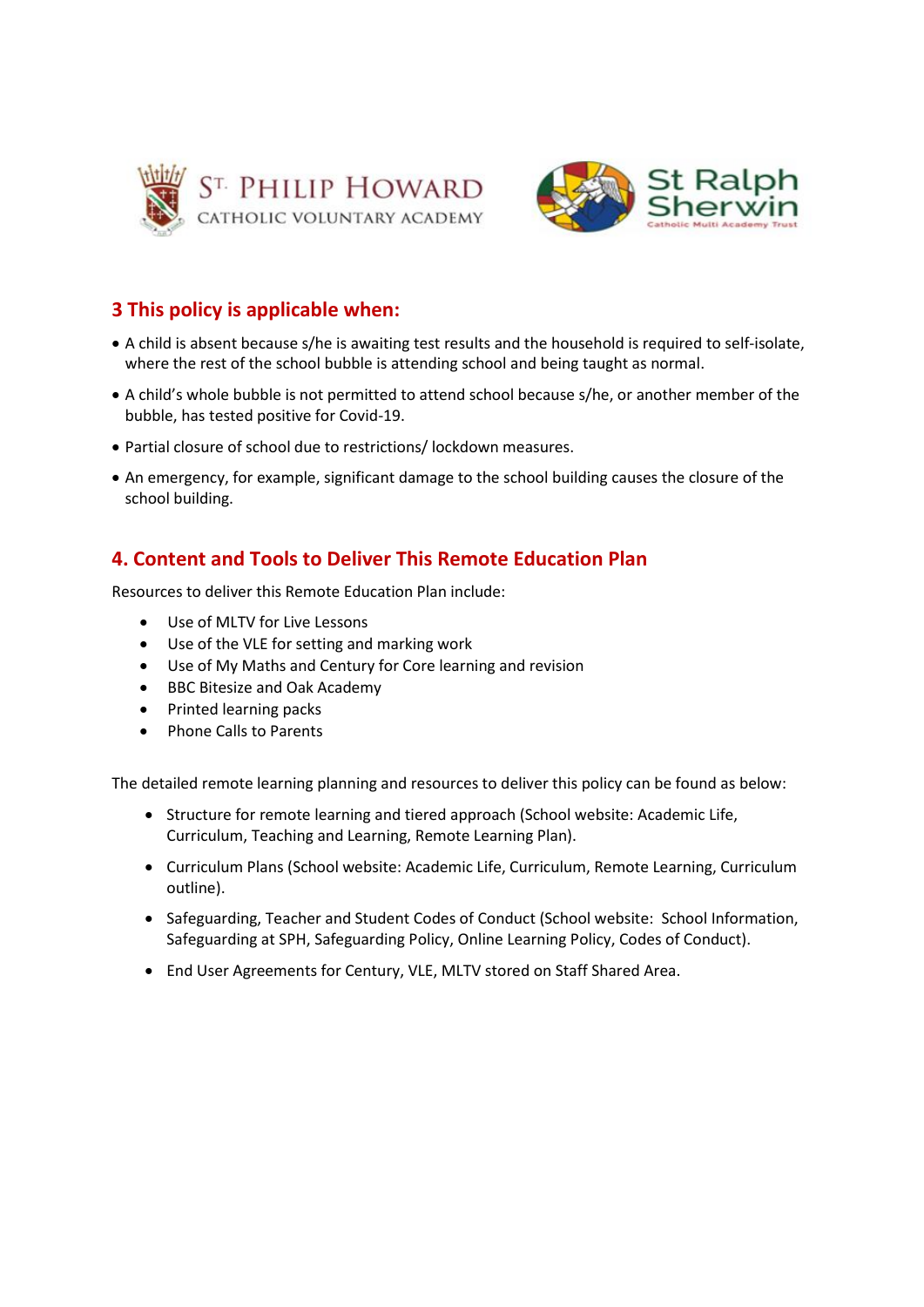



## **5. Home and School Partnership**

**St Philip Howard CVA** is committed to working in close partnership with families. This means we will monitor all aspects of home learning and ensure that students are cared for with regards to their well-being and learning, as well as their social and emotional development. Parents will be invited to support Students in engaging with<br>all aspects of their normal school life: pastoral. spiritual and academic. all aspects of their normal school life: pastoral, spiritual and academic.

**St Philip Howard CVA** will provide online meetings/ training sessions for parents on how to use the VLE, MyMaths, Seneca and Century. All parents will receive their own login for the VLE and can monitor their child's use and completion of work.

**St Philip Howard CVA** would recommend that each 'school day' maintains structure. This is by Students following their usual timetable and starting 'school' at the usual time. Students will attend Form/ Assembly with Tutors/Head of Year to set them up for their remote learning each day.

**St Philip Howard CVA** encourages parents to support their children's work, including finding an appropriate place to work and, to the best of their ability, support pupils with work encouraging them to engage with good levels of concentration.

**St Philip Howard CVA** recommends that a separate user profile for each child is created on home devices to ensure any files (word processed documents, presentations etc.) are kept safe and secure. Where you have been provided with a username/email and password for your child, please always encourage them to use these credentials when completing any work. Please do not share these credentials with anyone, including other children in the family. Students should only contact their teacher through the VLE message function or by using their school email address.

At **St Philip Howard CVA's**, we would encourage parents to follow the 'digital 5 a day' framework which provides practical steps to support a healthy and balanced digital diet.

All children sign an 'Acceptable Use Policy' at school which includes e-safety rules; this applies when children are working on computers at home.

Every effort will be made by staff to ensure that work is set promptly. Should accessing work be an issue, parents should contact school promptly using Staff emails/ the Covid 19 email.

Parents are asked to monitor their child's engagement in home learning and support/ guide/ reassure them wherever they may need support. However, Parents may wish to contact class teachers using the email system or Students can contact their teachers through the message function on the VLE.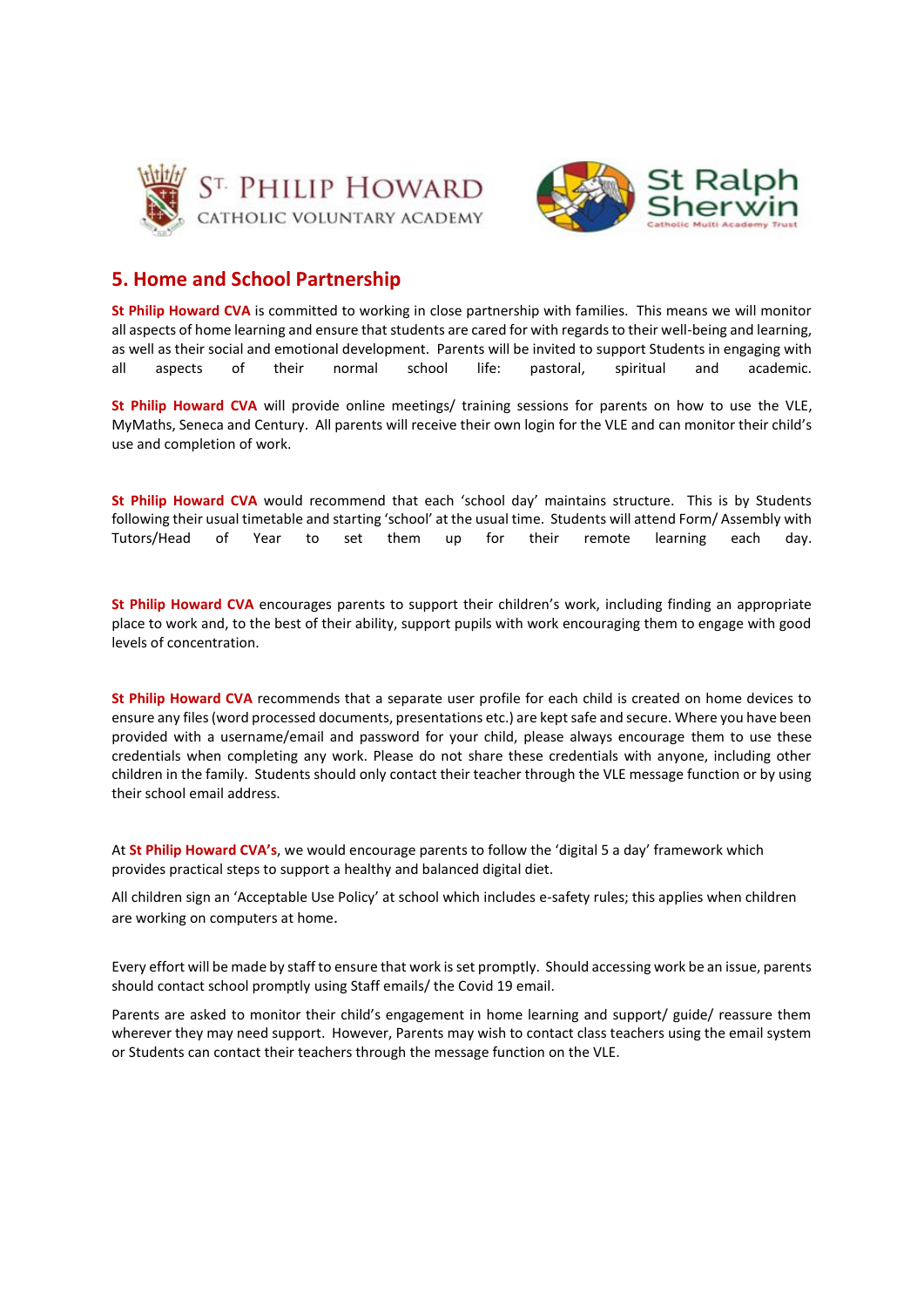



# **6. Roles and Responsibilities**

### **The Trust**

The Trust is responsible for:

- Ensuring value for money when arranging the procurement of equipment or technology.
- Ensuring that the school has adequate insurance to cover all remote working arrangements.

Directors of Performance and Standards (DoPS) are responsible for:

- Monitoring and quality assuring home learning
- Ensuring schools are equipped to deliver a high-quality remote learning offer
- Advising and supporting Head-teachers and staff during periods where remote learning is necessary

### **Local Governing Board (LGB)**

The LGB is responsible for:

- Monitoring the school's approach to providing remote learning to ensure education remains as high quality as possible
- Ensuring that staff are certain that remote learning systems are appropriately secure, for both data protection and safeguarding reasons

### **Designated Safeguarding Lead (DSL)**

The DSL is responsible for managing and dealing with all safeguarding concerns. For further information, please see the Safeguarding and Child Protection Policy.

#### **Senior Leaders**

Alongside any teaching responsibilities, the Head-teacher and Senior Leaders are responsible for:

- Co-ordinating the remote learning approach across the school including daily monitoring of engagement. (This will be through regular Learning Drop-Ins and tracking of VLE and Century data to monitor the quality and engagement of learning).
- Monitoring the effectiveness of remote learning and updating/ adapting as required.
- Ensuring the security of remote learning systems, including data protection and safeguarding considerations.





**The SENCO**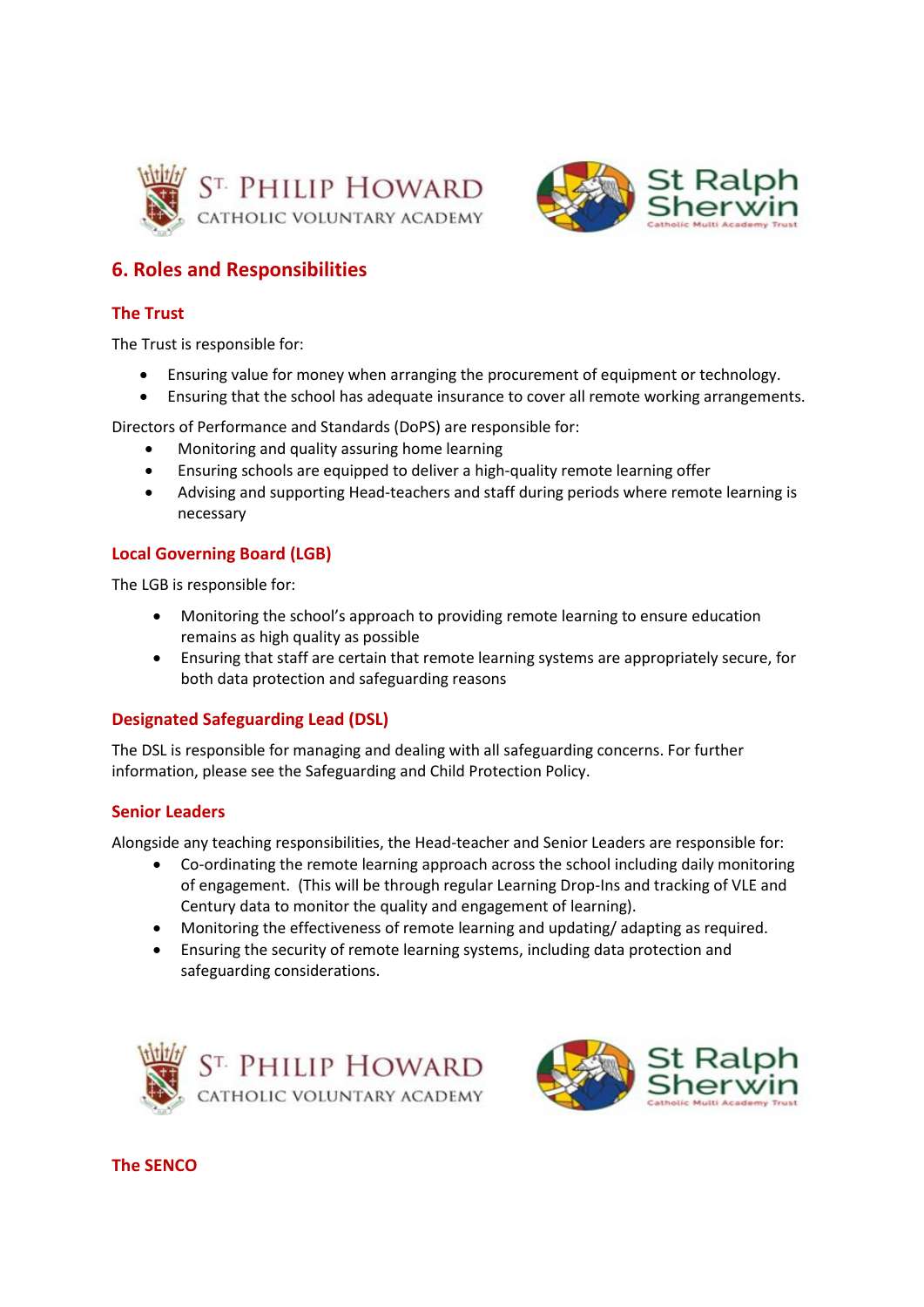Liaising with the ICT technicians to ensure that the technology used for remote learning is accessible to all pupils and that reasonable adjustments are made where required.

Ensuring that pupils with EHC plans continue to have their needs met while learning remotely, and liaising with the Head teacher and other organisations to make any alternate arrangements for pupils with EHC plans and IHPs, IBPs, IEPs etc.

Identifying the level of support for pupils.

### **Teachers**

#### *The suggested responsibilities below relate to where a whole class/bubble is isolating.*

**St Philip Howard CVA** will provide a refresher training session, online training on the VLE, MLTV, Century, Seesaw and Office Teams where required and initial training for new staff on how to use the above online platforms.

When providing remote learning, teachers must be available between 8.30 and 3.15.

If teachers are unable to work for any reason during this time, for example due to sickness or caring for a dependent, they should report this using the normal absence procedure.

If teachers are self-isolating and well, they are expected to teach remotely.

#### **When providing remote learning, teachers are responsible for:**

#### **Setting work:**

- o Teachers will set work for the pupils in their classes.
- $\circ$  The work set should follow the usual timetable for the class had they been in school, wherever possible
- $\circ$  Daily lessons will be shared on the school's VLE. (The resources for these can be found in the class files). Students will submit their work in response to lessons in the Class Files or Homework.
- o Teachers in Core Subjects, will be setting 'Homework' on Century as directed through the VLE.
- $\circ$  Teachers in all other subjects will be setting 'Homework' on the VLE, incorporating Seneca or Oak Academy as applicable.





#### **Providing feedback on work:**

- o All work submitted following a lesson and as Homework, will receive feedback in the two week marking cycle. (As per the marking policy).
- o Feedback can either be through the traffic light system on the VLE with percentages/ formative comments or verbally/ written on Century.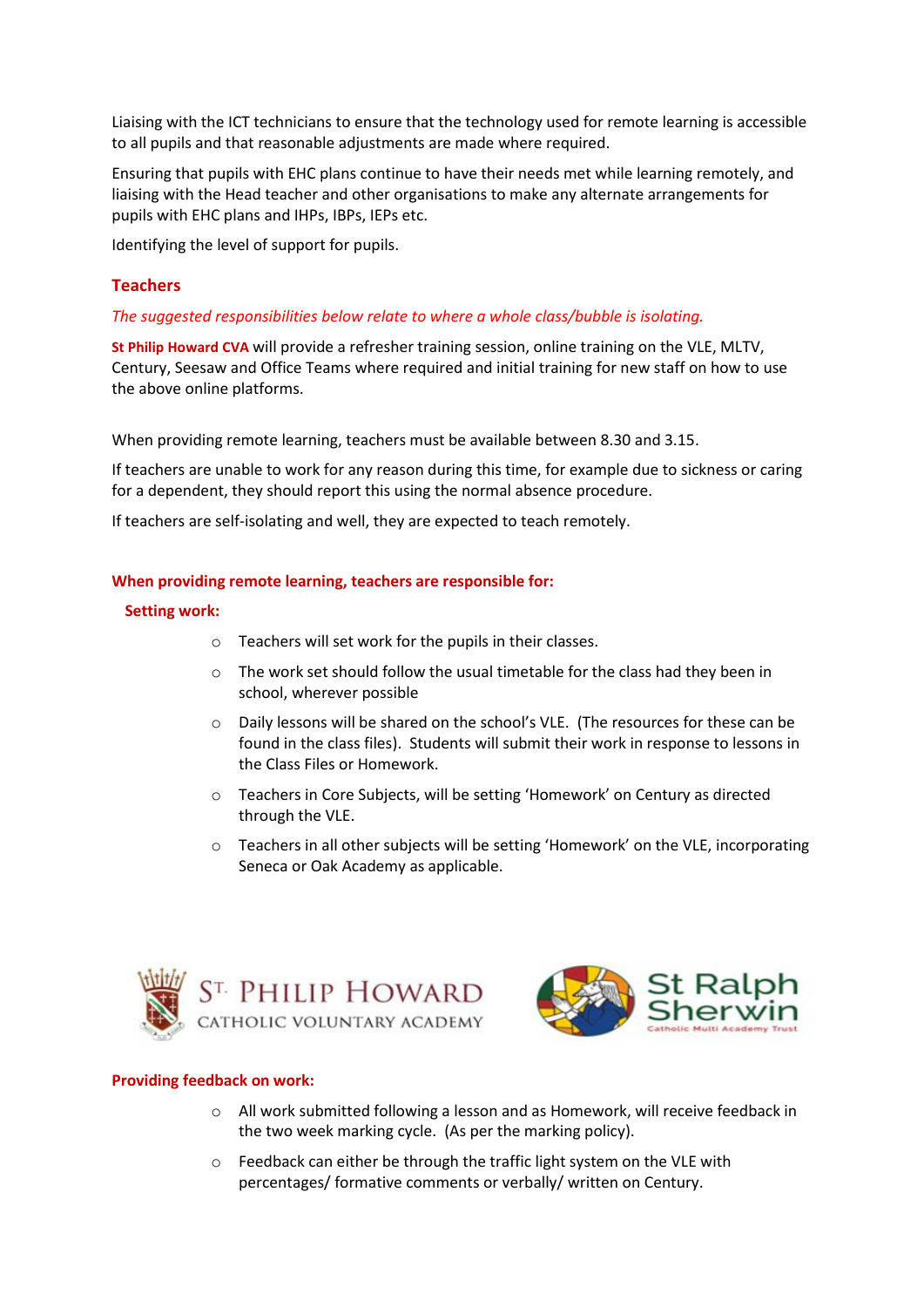#### **Keeping in touch with pupils who are not in school and their parents:**

- $\circ$  If there is a concern around the level of engagement of a pupil, parents should be contacted via phone to access whether school intervention can assist engagement.
- o All parent/carer emails should come through to covid-19@sph,academy
- o Any complaints or concerns shared by parents or pupils should be reported to a member of SLT and for any safeguarding concerns, refer immediately to the DSL.

### **Teaching Assistants**

Teaching assistants must be available between 8.45 and 3.10 pm.

If they are unable to work for any reason during this time, for example due to sickness or caring for a dependent, they should report this using the normal absence procedure.

During the school day, Teaching Assistants must complete tasks as directed by a member of the SLT.

## **IT Technicians**

IT technicians are responsible for:

- Fixing issues with systems used to set and collect work
- Helping staff with any technical issues they are experiencing.
- Reviewing the security of remote learning systems and flagging any data protection breaches to the data protection officer.
- Assisting pupils and parents with accessing the internet or devices.





## **Admin Staff**

- Updating attendance figures/ information.
- Liaison with parents re the options for accessing learning for pupils at home.
- Creating physical resource packs where required.
- Completing admin tasks as required.
- Completing other tasks as guided by the Head-teacher's PA.

### **Pupils and parents**

Staff can expect Students learning remotely to:

• Complete work to the deadline set by teachers